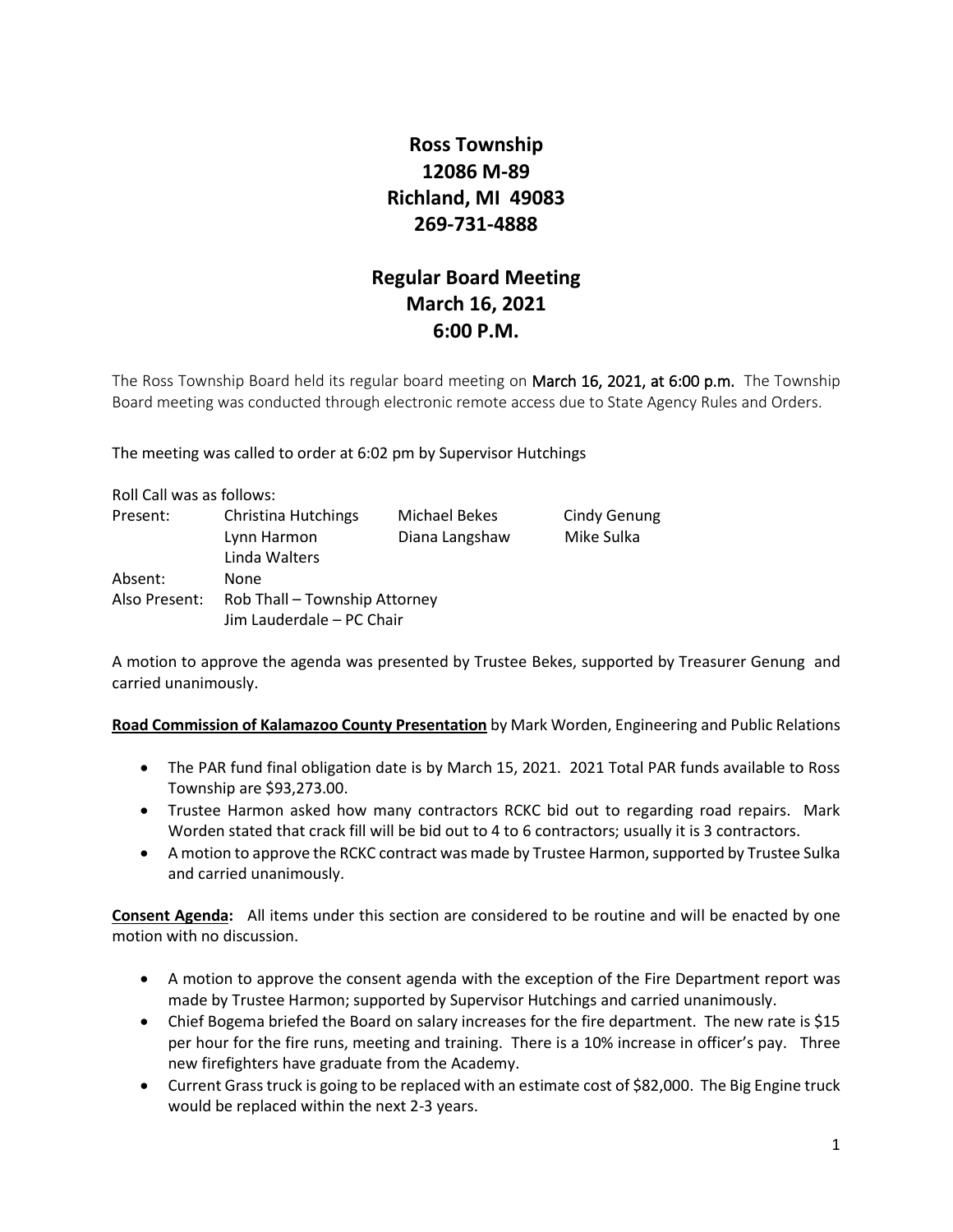• We now have Life Care 24/7 at the Township.

## **Park Committee March 2021 Report:**

- The committee was delighted that the new park rules are finished and adopted.
- An "Honor all Veteran's Day" with a food truck which was suggested by Supervisor Hutchings.
- Having a food truck on sight once every week with a special menu for the park only. The park would receive a percentage of the profit each week to put into the DNR matching fund account. *Ned's* (local restaurant) would donate 15% of sales to the Park Committee each time they are present at park.
- Exercise equipment has been placed on the "black burner" for now.
- The committee has applied for a grant for the beach front area. It would make the beach front AAA and all age accessible.

## **Planning Commission February 2021 Update:**

- Trustee Bekes stated that there were no changes to the proposed PC review (2020-2021) of the Master Plan.
- GL Ridge apartments had submitted their site plans to the PC board for approval.
- There has been no change to the fence ordinance.
- Trustee Sulka expressed concern regarding the ZBA interpretation because of the impact on nonlakefront homes.

## **Supervisor Report:**

- Kalamazoo Consolidated dispatch (Jeff Troyer) would like to place an emergency tower in Ross Township. Ross would receive \$200/month land rental fee if we host a tower from KCCD.
- After the Special Board Meeting on the Gull Lake Slow, No Wake Ordinance, Supervisor Hutchings contacted the Stoneburner/Prairieville, Barry, and Richland townships asking that they contribute towards the expense, under mutual lake management.
- Buoys/Markers for Slow, No Wake Zone
	- 1. Received permit from DNR to be completed for the buoys/markers. GLQA will send us a check in the amount of \$500 towards our purchase of 2 buoys. Costs for buoys, anchors and chain/mooring lines approximately \$1,500-\$1,700.
	- 2. A metal sign with vinyl letters with post at Prairieville Township would be around \$100-\$150 (not mandated but recommended at largest launch point).
- There will be a Statewide Tornado Drill on March 24<sup>th</sup> at 1:00 pm in which KCCDA will be participating by activating emergency warning sirens.
- Boiler/Furnace Contractors asked to bid: Metzgers, AW Cooks, Adams Heating & Cooling, Spectrum Boiler & Mechanical, Southwest Mechanical. Bids returned were Spectrum Boiler & Mechanical and Southwest Mechanical. Supervisor Hutchings recommended SW Mechanical. Chief Bogema mentioned that Mark Newhaus has always been available for the boiler even if it was on the weekends and we should try to keep the business within the township. Trustee Harmon makes a motion to approve SW Mechanical pending proof of license supported by Trustee Bekes and carried unanimously.
- Resolution to establish Ross Township salaries- Resolutions would be voted on at the next budget meeting in which the resolution forms would be completed prior to the meeting.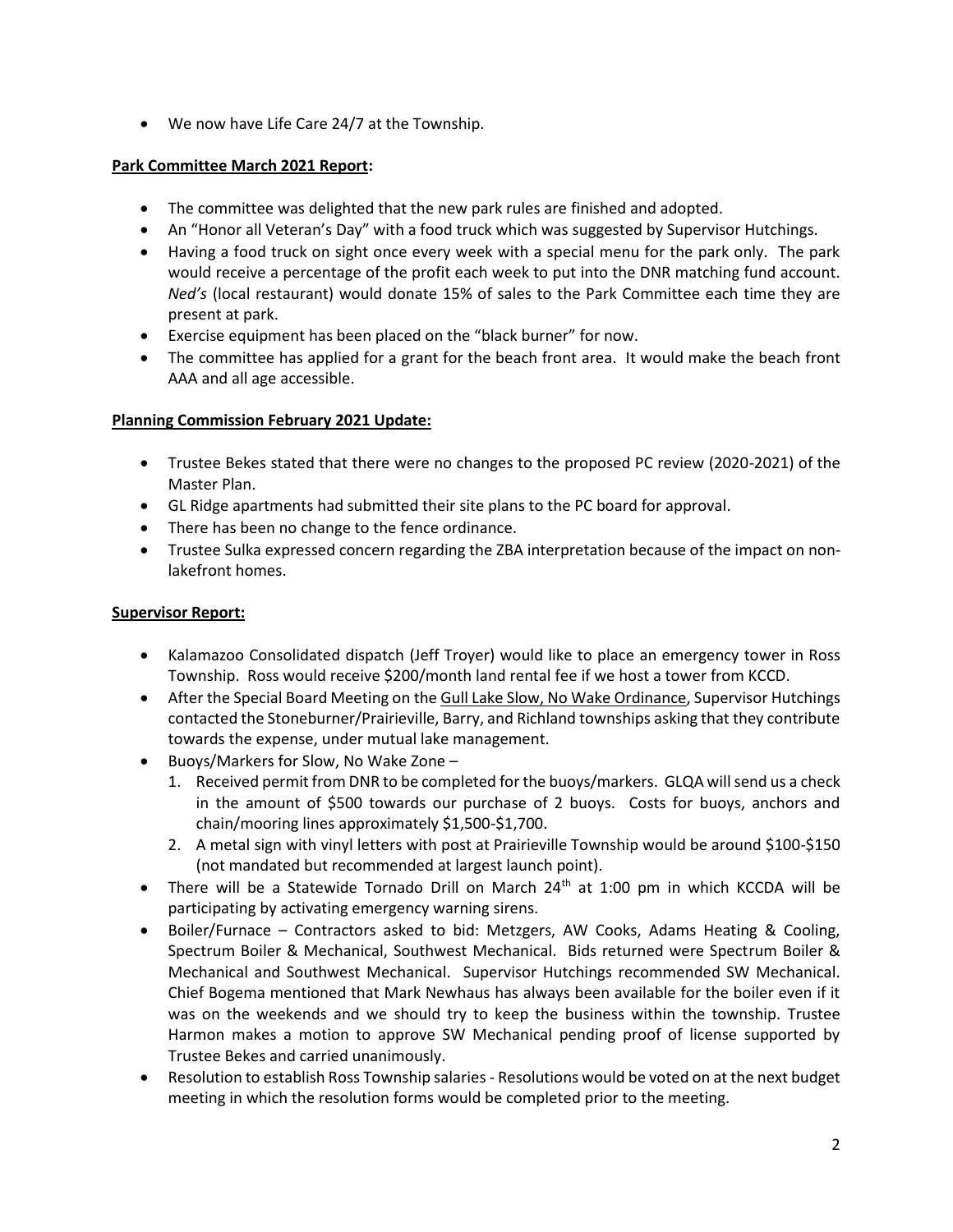### **Public Comment** –

- **Klaus Burrstra** asked Clerk Walters if the Township is allowed to ask for proof of citizenship when registering to vote? Clerk Walters responded that she would get back to him with clarification by the following morning. He stated that he worked hard to become a citizen and had been honest when it came to voting. The Board thanked him for his honesty.
- **Connie Lavender** She is concerned about the fence interpretation.
- **Bill Sikkema** He recommended that the township use SWM for the township boiler. He also stated that he was opposed to a "row of trees" as a fence because it was blocking his view.
- **Stephanie Walbridge** (2084 Burlington Drive) She is in favor of enforcement for the interpretation; it needs to be enforced. She stated that there were 27 letters received by the township in favor of the fence ruling.
- **Gladstone** (2798 Burlington Drive) We want to state again that we love our lake views and we believe our neighbors do too. We also love our trees and value the shade they offer. But when a neighbor places a sizable wall of arborvitaes down to the lake on both side of their property, creating a screen, a barrier, we feel this violates the fence ordinance and the waterway setback requirement described in ordinance 17.3. Ordinances serve to protect property owner's rights and when there are violations those ordinances need to be enforced.
- **Ticknor**  Ask that the township enforce the ordinance. There are 2 docks on 1 property.
- **Don Lavender** He stated that he is "confused" regarding the tree/fence ordinance and wanted clarification.

### **Old Business:**

- Labelle Road SAD Signatures Labelle would be discussed at a later time.
- Boiler & Furnace Maintenance Contracts Discussed earlier in the meeting.
- Short Term Rental Ordinance It is pending until further discussion at the next Board meeting.
- No Parking Ordinance in South Bay It is pending until further discussion.

### **New Business:**

- Buoys discussed during Supervisor's report
- Public Hearing for 2021-2022 Budget is scheduled for March 24, 2021
- New Meeting Dates for ZBA and Township Board Trustee Langshaw makes a motion to approve the date, supported by Trustee Bekes and carried unanimously.
- Salary Resolution Discussed during Supervisor's Report.

*Supervisor Hutchings made a motion to convene to the closed session by stating, "Move that the Board of Trustees convene in closed session under section 8(h) of the Open Meetings Act, to consider material exempt from disclosure by state statute, section 13(1)(g) of the Freedom of Information Act, for the reason that the items are exempt from disclosure under State law due to the attorney-client privilege." Trustee Bekes supported the motion and carried unanimously.* 

### **Ross Township v. Sikkemma**